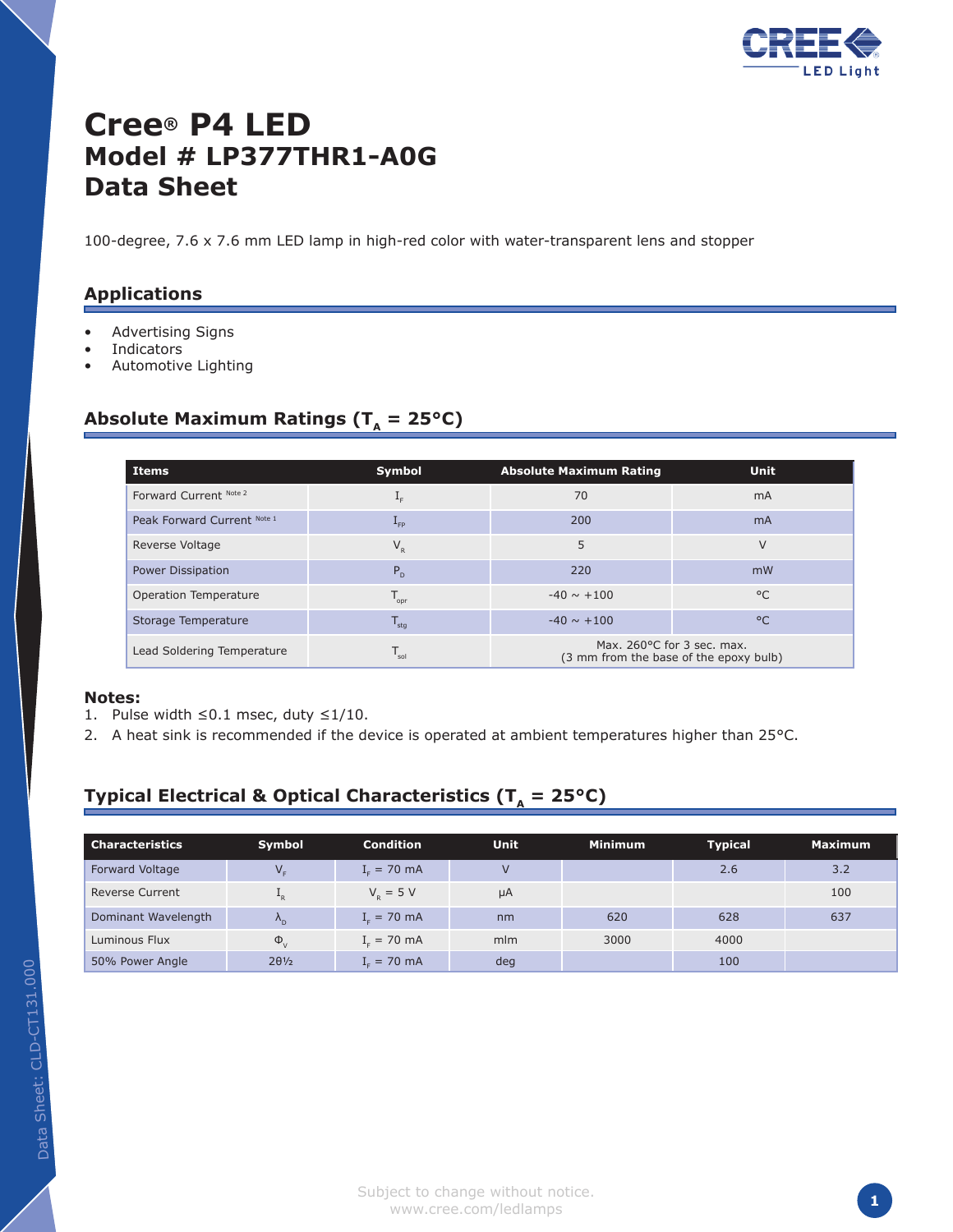

## Standard Bins for LP377THR1-A0G  $(I<sub>F</sub> = 70$  mA)

Lamps are sorted to luminous flux ( $\Phi_{v}$ ), V<sub>F</sub> and dominant wavelength ( $\lambda_{\rm D}$ ) bins shown.

Orders for LP377THR1-A0G may be filled with any or all bins contained as below.

All luminous flux ( $\Phi_v$ ), V<sub>F</sub> and dominant wavelength ( $\lambda_p$ ) values shown and specified are at I<sub>F</sub> = 70 mA.



Dominant Wavelength  $(\lambda_{\rm n})$ 

| Rank                    |               |               |               |  |
|-------------------------|---------------|---------------|---------------|--|
| Luminous<br><b>Flux</b> | 3000-4200 mlm | 3500-4800 mlm | 4000-6100 mlm |  |

#### Forward Voltage  $(V<sub>r</sub>)$

| -<br>-- |               |               |             |                          |                                           |
|---------|---------------|---------------|-------------|--------------------------|-------------------------------------------|
| Rank    | ۷Z            | $\sqrt{2}$    | V6          | $\overline{\phantom{a}}$ | V8                                        |
| Voltage | $2.2 - 2.4$ V | $2.4 - 2.6$ V | $2.6 - 2.8$ | $2.8 - 3.0 V$            | $\sim$<br>$\sim$<br>$3.0 - 3$<br>$-3.2$ . |

Important Notes:

- All ranks will be included per delivery; rank ratio will be based on the dice distribution. 1.
- 2. No tolerance of measurement of luminous flux.
- 3. Tolerance of measurement of dominant wavelength is  $\pm 1$  nm.
- 4. Tolerance of measurement of  $V_F$  is  $\pm 0.05$  V.
- 5. Packaging methods are available for selection; please refer to the "Cree LED Lamp Packaging Standard" document.
- 6. Please refer to the "Cree LED Lamp Reliability Test Standards" document for reliability test conditions.
- 7. Please refer to the "Cree LED Lamp Soldering & Handling" document for information about how to use this LED product safely.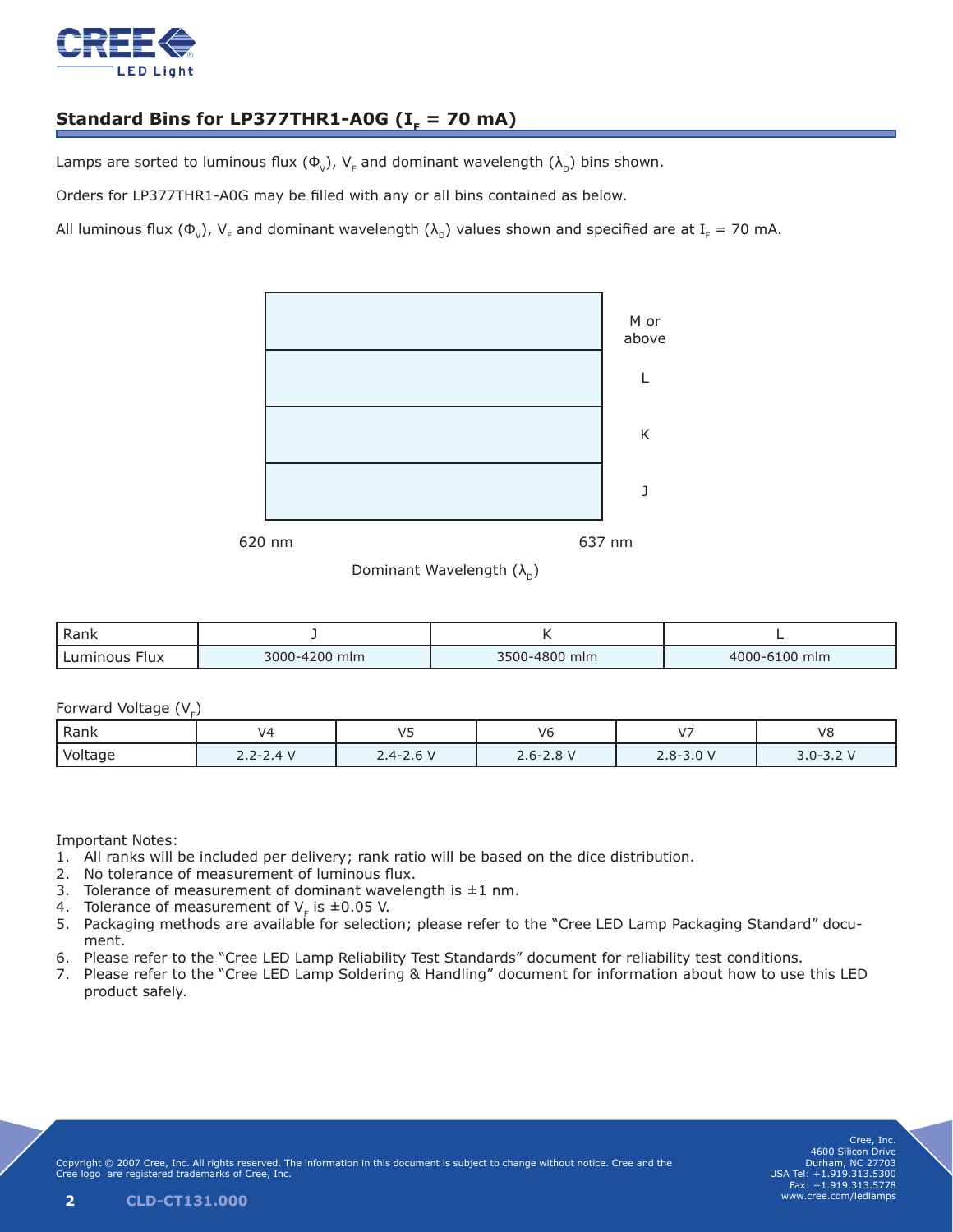

### **Graphs**













www.cree.com/ledlamps

Copyright © 2007 Cree, Inc. All rights reserved. The information in this document is subject to change without notice. Cree and the Cree logo are registered trademarks of Cree, Inc. Cree, Inc.<br>4600 Silicon Drive<br>Durham, NC 27703<br>USA Tel: +1.919.313.5300<br>Fax: +1.919.313.5778<br>www.cree.com/ledlamps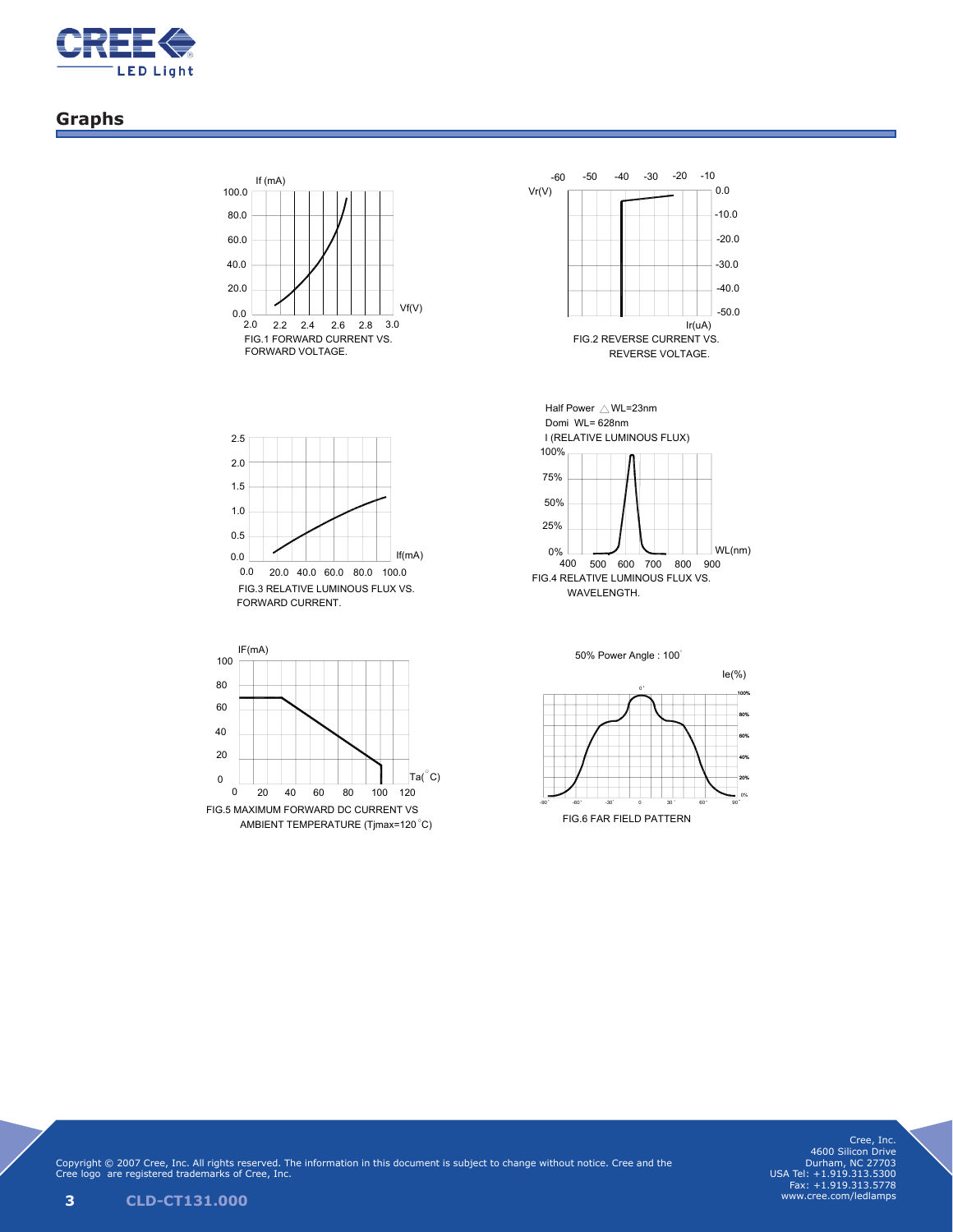

## **Mechanical Dimensions**

All dimensions are in mm. Tolerance is  $\pm 0.25$  mm unless otherwise noted.

An epoxy meniscus may extend about 1.5 mm down the leads.

Burr around bottom of epoxy may be 0.5 mm max. **Applications: Dimension Drawing**



Model No. LP377THR1-A0G

## **Notes**

(3m<del>m from the base of the epoxy bul</del>b)

#### RoHS Compliance

The levels of environmentally sensitive, persistent biologically toxic (PBT), persistent organic pollutants (POP), or The levels of environmentally sensitive, persistent biologically toxic (FDT), persistent organic pollutants (FOF), or<br>otherwise restricted materials in this product are below the maximum concentration values (also referred threshold limits) permitted for such substances, or are used in an exempted application, in accordance with EU Direc-<br>tive 2002/05/EC on the restriction of the use of certain hazardous substances in electrical and electron tive 2002/95/EC on the restriction of the use of certain hazardous substances in electrical and electronic equipment (RoHS), as amended through April 21, 2006.

#### Vision Advisory Claim

Users should be cautioned not to stare at the light of this LED product. The bright light can damage the eye.  $\overline{\text{Users} }$  shoule

Copyright © 2007 Cree, Inc. All rights reserved. The information in this document is subject to change without notice. Cree and the Cree logo are registered trademarks of Cree, Inc. Cree logo are registered trademarks of Cree, Inc.

Cree, Inc. 4600 Silicon Drive Durham, NC 27703 USA Tel: +1.919.313.5300 Fax: +1.919.313.5778 www.cree.com/ledlamps